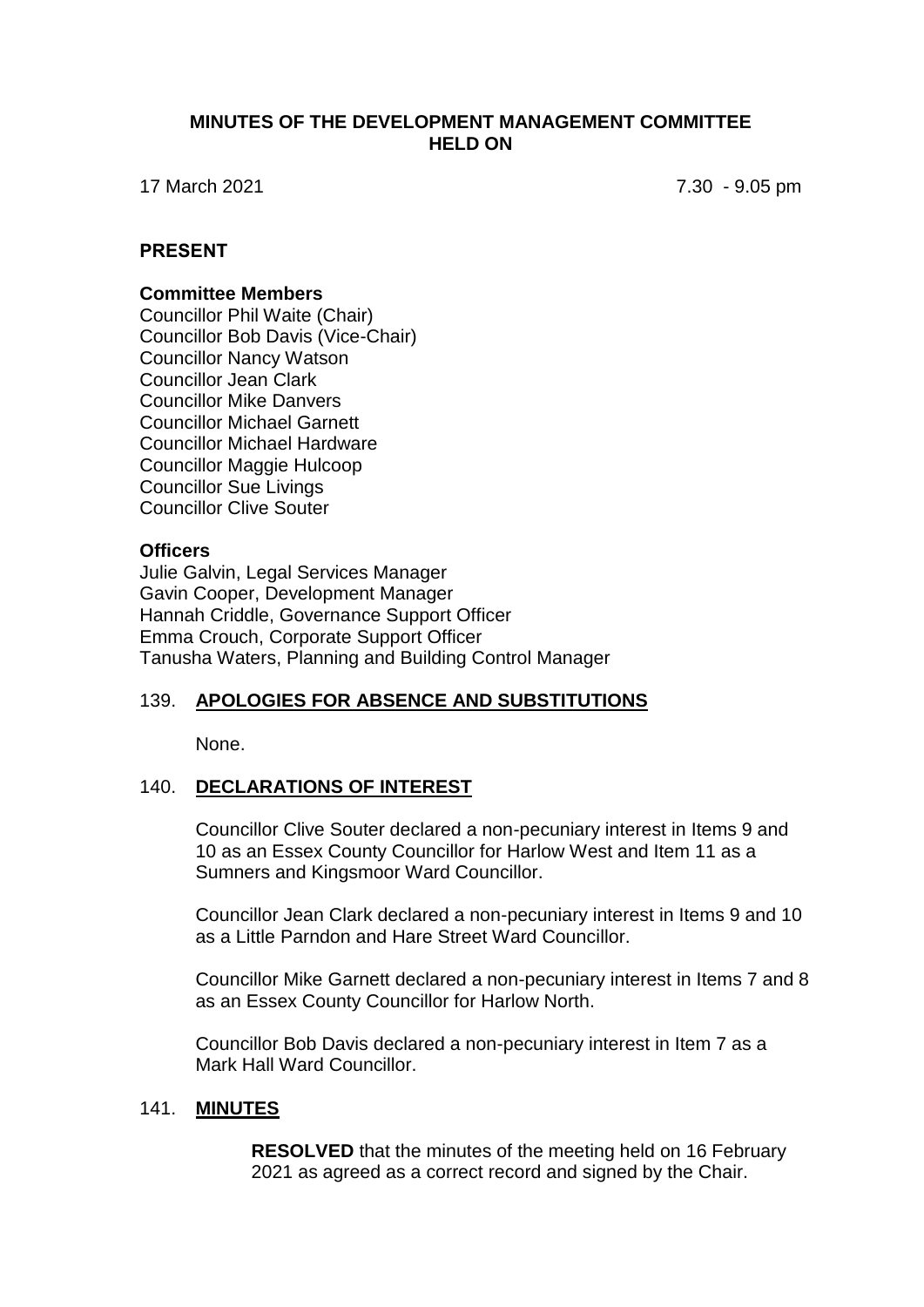# 142. **MATTERS ARISING**

None.

# 143. **WRITTEN QUESTIONS**

None.

# 144. **PROCEDURE FOR CONSIDERATION OF PLANNING APPLICATIONS**

**RESOLVED** that the procedure for the conduct of the meeting be noted.

#### 145. **HW/HSE/20/00578- 97 GLEBELANDS**

The Committee received a report and application (HW/HSE/20/00578) on the planning permission for a single storey rear extension.

Councillor Mike Garnett proposed (seconded by Councillor Sue Livings) a condition to ensure that the materials matched the existing materials. The amendment was carried.

**RESOLVED** that planning permission is **GRANTED** subject to the conditions in the report and the following additional condition:

All new external work shall be carried out in materials of such colour or texture and with architectural detailing to match the existing facing work of the building.

**REASON:** In the interest of visual amenity and to accord with policy PL1 of the Harlow Local Development Plan, December 2020.

# 146. **HW/REMVAR/20/00593 - LAND TO THE REAR OF 8 THE DRIVE**

The Committee received a report and application (HW/REMVAR/20/00593) for the variation of condition 2 (approved plans) of planning permission HW/FUL/18/00398 (APP/N1540/W/19/3225381) to allow the increase in roof ridge heights by 1.2m and inclusion of rooflights on the front and rear elevations to accommodate new bedrooms with ensuites in each house (HW/FUL/18/00398).

Presentations were heard from one objector and the applicant's agent.

Councillor Mike Garnett proposed (seconded by Councillor Jean Clark) an additional condition on working hours. The amendment was carried.

**RESOLVED** that planning permission is **REFUSED** for the following reasons: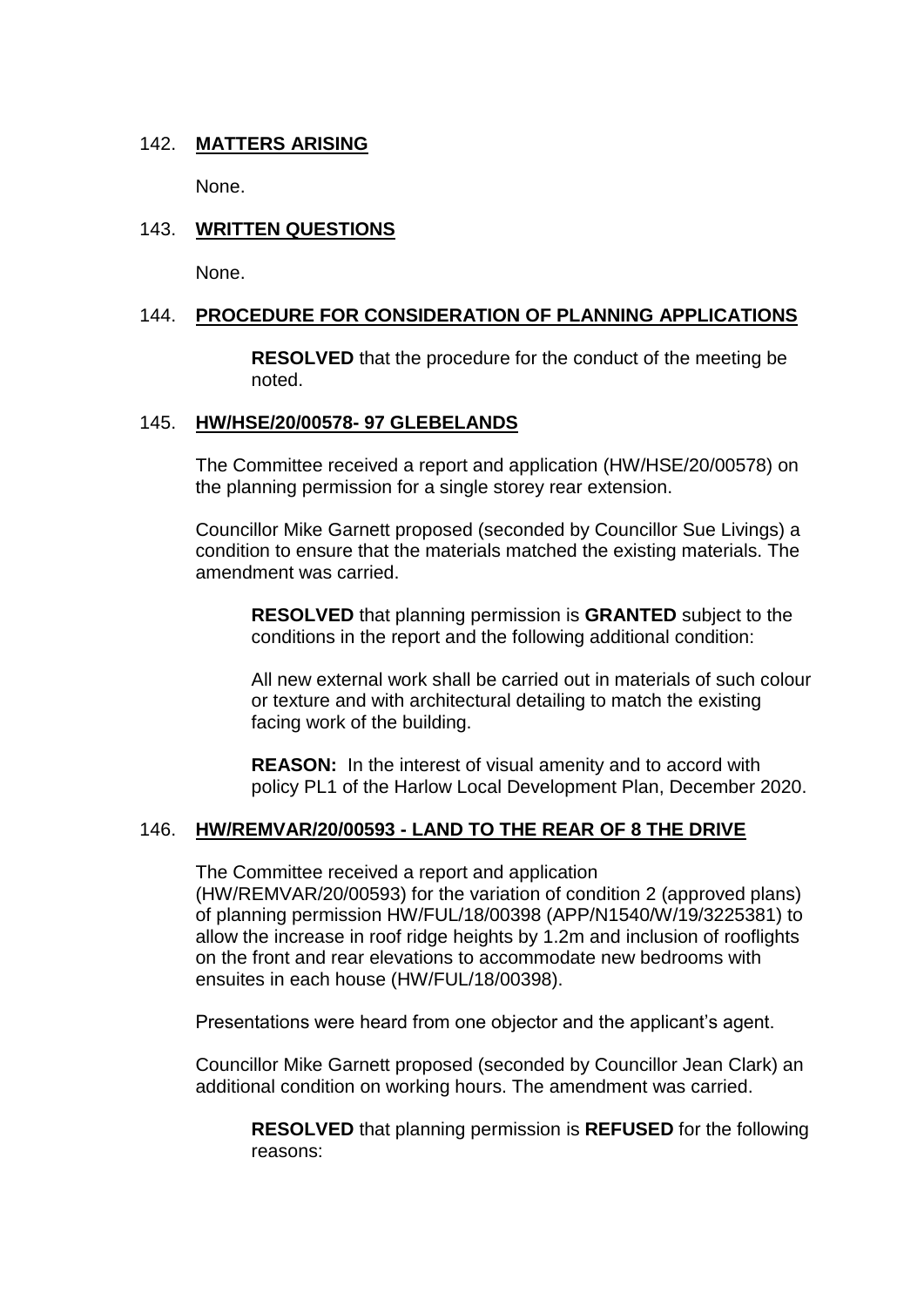The proposal by reason of increased height and design with two extra bedrooms would result in the overdevelopment of the property to the detriment of the character and appearance of the area. The proposal would therefore be contrary to policies PL1 and H2 of the Harlow Local Development Plan 2020.

#### 147. **HW/FUL/21/00001 - SAINSBURY'S GOOD ON LINE FACILITY**

The Committee received a report and application (HW/FUL/21/00001) on the erection of a Goods Online (GOL) facility (Use Class B8) with associated loading and servicing area and Click and Collect bays, alteration to layout of car park.

The Committee also received a supplementary report containing information which had been received after the publication of the agenda. This included an additional consultee response received.

Presentations were heard from one objector and the applicant.

Councillor Mike Garnett proposed (seconded by Councillor Maggie Hulcoop) an additional condition for lighting and CCTV. The amendment was carried.

**RESOLVED** that planning permission is **GRANTED** subject to the conditions in the report and the following additional condition:

Prior to the click and collect and Good on line facility opening, a detailed lighting scheme include locations of CCTV should be submitted to and approved by the Local Planning Authority. The approved details shall thereby be retained.

**REASON:** To protect the amenities of adjoining residents and the users of the footpath to the residential area to the North of the facility in accordance with policy PL2 of the Harlow Local Development Plan 2020.

# 148. **HW/HSE/21/00003 - 3 EAST END COTTAGES**

The Committee received a report and application (HW/HSE/21/00003) on the excavation of the front garden embankment and erection of masonry retaining walls to form area for the movement and parking of vehicles visiting the existing residential premises.

The Committee also received a supplementary report containing information which had been received after the publication of the agenda. This included an additional consultee response received.

Presentations were heard from one objector and the applicant's agent.